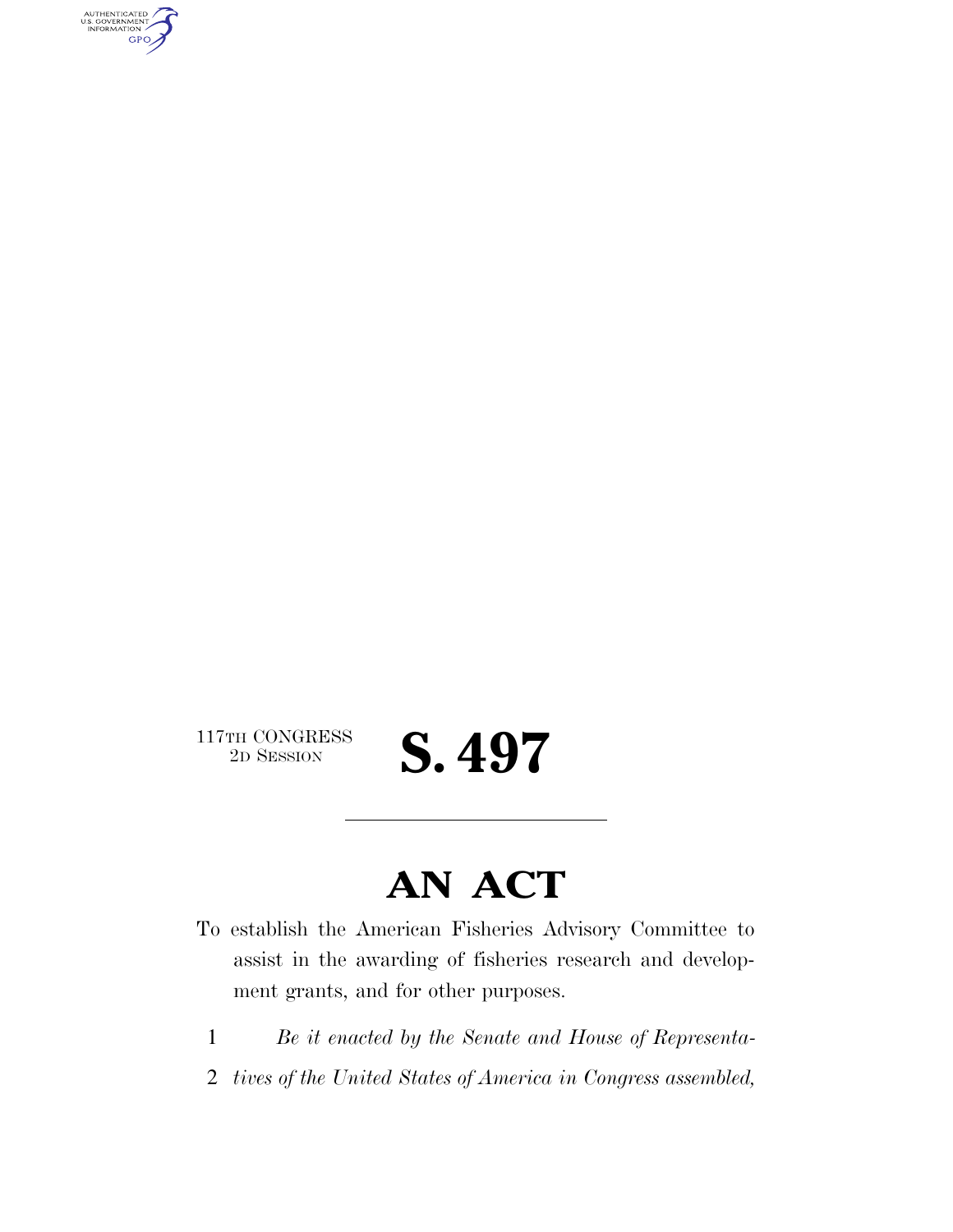| 1              | <b>SECTION 1. SHORT TITLE.</b>                     |
|----------------|----------------------------------------------------|
| 2              | This Act may be cited as the "American Fisheries"  |
| 3              | Advisory Committee Act".                           |
| $\overline{4}$ | SEC. 2. AMERICAN FISHERIES ADVISORY COMMITTEE.     |
| 5              | (a) ESTABLISHMENT.—Section 2 of the Act of Au-     |
| 6              | gust 11, 1939 (15 U.S.C. 713c-3), is amended—      |
| 7              | (1) by redesignating subsection (e) as sub-        |
| 8              | section $(f)$ ; and                                |
| 9              | $(2)$ by inserting after subsection $(d)$ the fol- |
| 10             | lowing:                                            |
| 11             | "(e) AMERICAN FISHERIES ADVISORY<br>$COM-$         |
| 12             | MITTEE.-                                           |
| 13             | $"(1)$ DEFINITIONS.—In this subsection:            |
| 14             | "(A) COMMITTEE.—The term 'Committee'               |
| 15             | means the American Fisheries Advisory Com-         |
| 16             | mittee established under paragraph (2).            |
| 17             | "(B) FISHING COMMUNITY.—The term                   |
| 18             | 'fishing community' means harvesters, market-      |
| 19             | ers, growers, processors, recreational fishermen,  |
| 20             | charter fishermen, and persons providing them      |
| 21             | with goods and services.                           |
| 22             | "(C) MARKETING AND PROMOTION.—The                  |
| 23             | term 'marketing and promotion' means an ac-        |
| 24             | tivity aimed at encouraging the consumption of     |
| 25             | seafood or expanding or maintaining commer-        |
| 26             | cial markets for seafood.                          |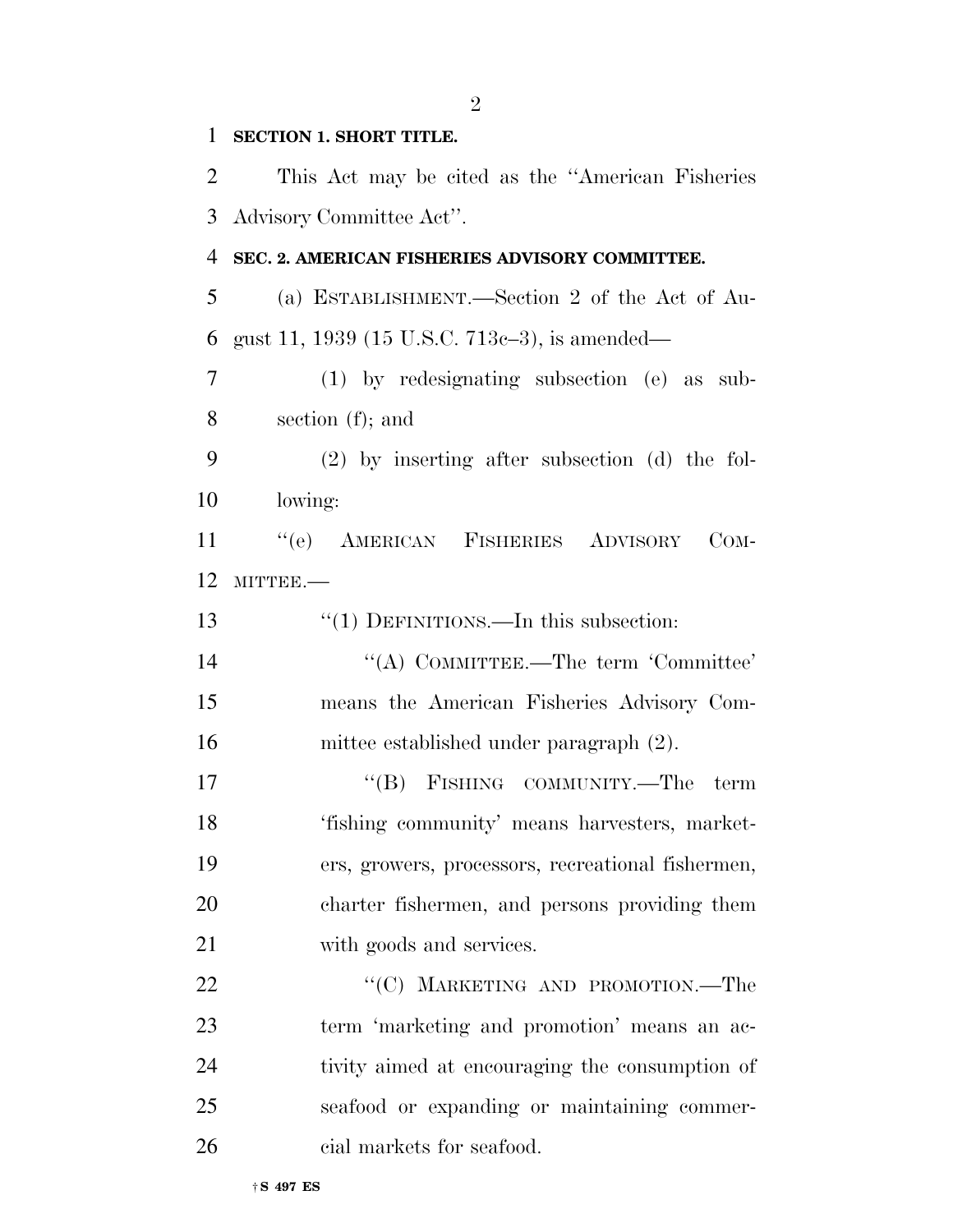1 ''(D) PROCESSOR.—The term 'processor' means any person in the business of preparing or packaging seafood (including seafood of the processor's own harvesting) for sale. 5 "(E) SEAFOOD.—The term 'seafood' means farm-raised and wild-caught fish, shell- fish, or marine algae harvested in the United States or by a United States flagged vessel for human consumption. 10 "(2) ESTABLISHMENT.—Not later than 90 days after the date of the enactment of the American Fisheries Advisory Committee Act, the Secretary shall establish 6 regions within the American Fish- eries Advisory Committee as follows: ''(A) Region 1 shall consist of Alaska, Ha- waii, the Commonwealth of the Northern Mar- iana Islands, and the Territories of Guam and American Samoa. 19 ''(B) Region 2 shall consist of Maine, New Hampshire, Massachusetts, Rhode Island, and Connecticut. 22 "'(C) Region 3 shall consist of Texas, Ala- bama, Louisiana, Mississippi, Florida, Arkan- sas, Puerto Rico, and the Territory of the Vir-25 gin Islands of the United States.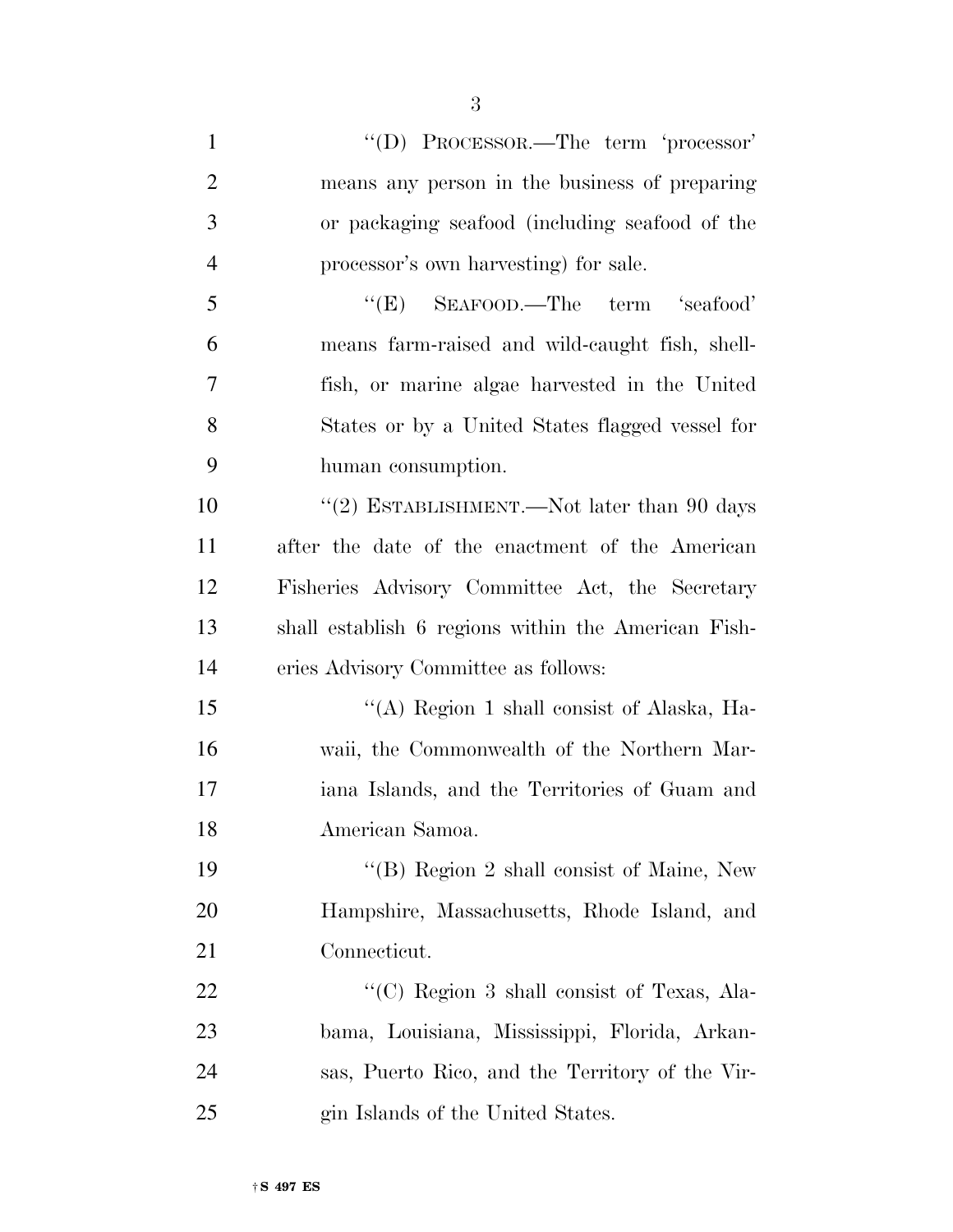| $\mathbf{1}$   | "(D) Region 4 shall consist of California,     |
|----------------|------------------------------------------------|
| $\overline{2}$ | Washington, Oregon, and Idaho.                 |
| 3              | "(E) Region 5 shall consist of New Jersey,     |
|                |                                                |
| 4              | New York, Delaware, Maryland, Virginia,        |
| 5              | North Carolina, South Carolina, and Georgia.   |
| 6              | " $(F)$ Region 6 shall consist of Michigan,    |
| 7              | Minnesota, Wisconsin, Illinois, Indiana, Ohio, |
| 8              | and Pennsylvania.                              |
| 9              | "(3) MEMBERSHIP.—The Committee shall be        |
| 10             | composed of the following members:             |
| 11             | "(A) REGIONAL REPRESENTATION.-Each             |
| 12             | of the regions listed in subparagraphs $(A)$   |
| 13             | through $(F)$ of paragraph $(2)$ shall be rep- |
| 14             | resented on the Committee by 3 members—        |
| 15             | "(i) who are appointed by the Sec-             |
| 16             | retary;                                        |
| 17             | "(ii) who reside in a State or territory       |
| 18             | in the region that the member will rep-        |
| 19             | resent;                                        |
| 20             | "(iii) of which—                               |
| 21             | $\lq\lq$ (I) one shall have experience as      |
| 22             | a seafood harvester or processor;              |
| 23             | "(II) one shall have experience as             |
| 24             | recreational or commercial fisher or           |
| 25             | have experience growing seafood; and           |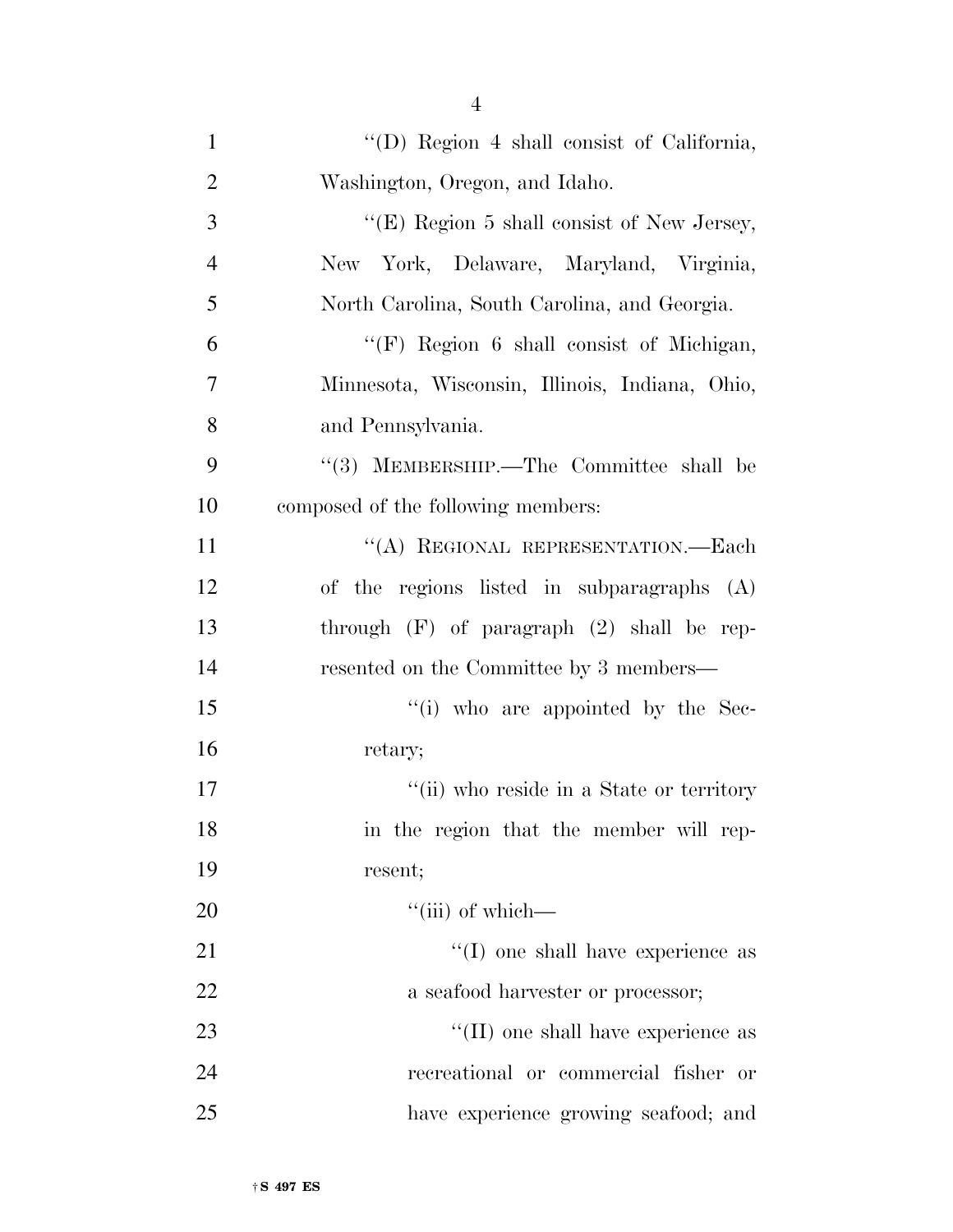| $\mathbf{1}$   | "(III) one shall be an individual             |
|----------------|-----------------------------------------------|
| $\overline{2}$ | who represents the fisheries science          |
| 3              | community or the relevant Regional            |
| $\overline{4}$ | Fishery Management Council; and               |
| 5              | $``(iv)$ that are selected so that the        |
| 6              | members of the Committee have experience      |
| $\overline{7}$ | or expertise with as many seafood species     |
| 8              | as practicable.                               |
| 9              | "(B) AT-LARGE MEMBERS.—The Secretary          |
| 10             | shall appoint to the Committee at-large mem-  |
| 11             | bers as follows:                              |
| 12             | "(i) One individual with experience in        |
| 13             | food distribution, marketing, retail, or food |
| 14             | service.                                      |
| 15             | "(ii) One individual with experience in       |
| 16             | the recreational fishing industry supply      |
| 17             | chain, such as fishermen, manufacturers,      |
| 18             | retailers, and distributors.                  |
| 19             | "(iii) One individual with experience         |
| 20             | in the commercial fishing industry supply     |
| 21             | chain, such as fishermen, manufacturers,      |
| 22             | retailers, and distributors.                  |
| 23             | "(iv) One individual who is an em-            |
| 24             | ployee of the National Marine Fisheries       |
| 25             | Service with expertise in fisheries research. |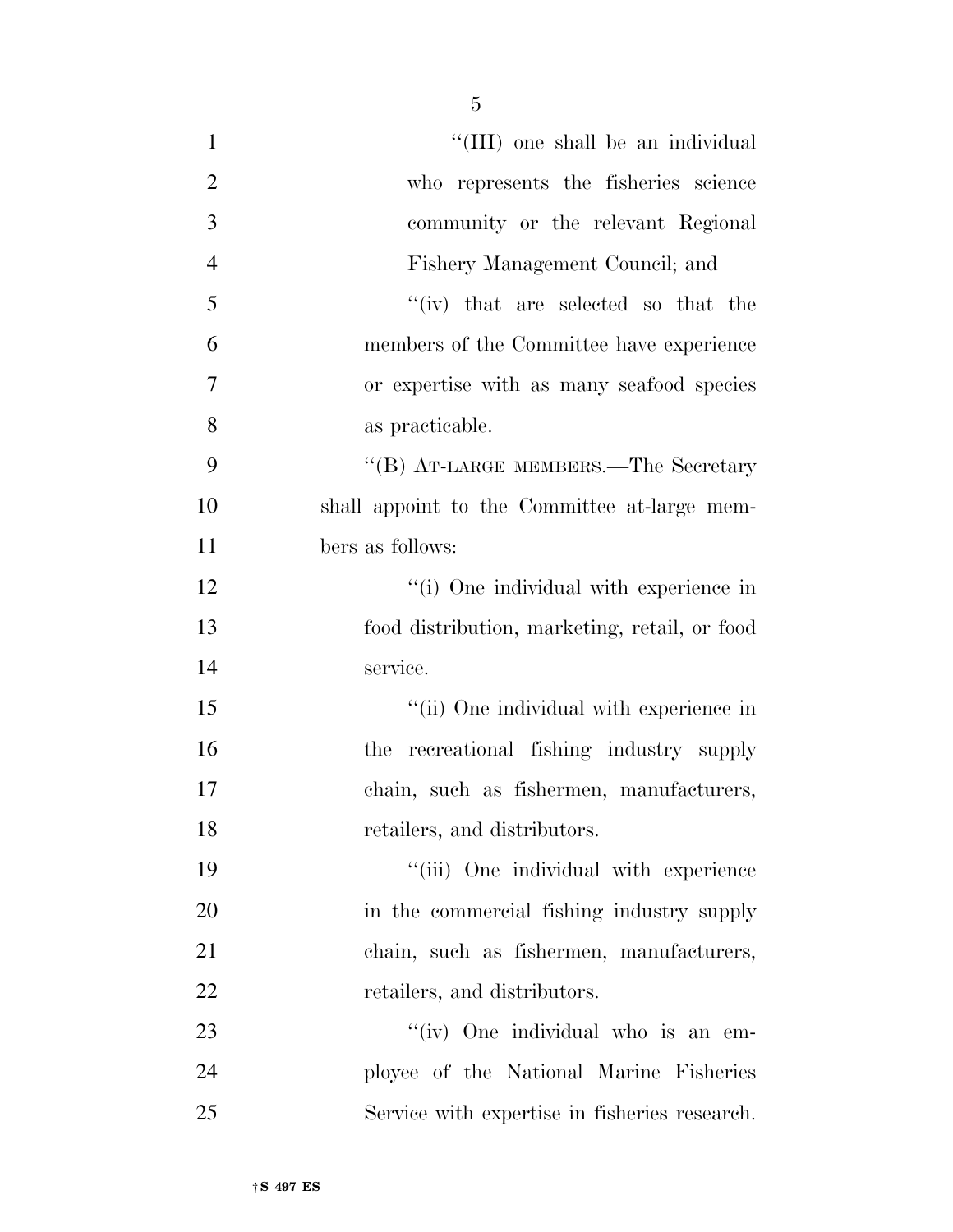| $\mathbf{1}$   | "(C) BALANCED REPRESENTATION.—In                      |
|----------------|-------------------------------------------------------|
| $\overline{2}$ | selecting the members described in subpara-           |
| 3              | graphs $(A)$ and $(B)$ , the Secretary shall seek to  |
| $\overline{4}$ | maximize on the Committee, to the extent prac-        |
| 5              | ticable, a balanced representation of expertise       |
| 6              | in United States fisheries, seafood production,       |
| 7              | and science.                                          |
| 8              | $``(4)$ MEMBER TERMS.—The term for a member           |
| 9              | of the Committee shall be 3 years, except that the    |
| 10             | Secretary shall designate staggered terms for the     |
| 11             | members initially appointed to the Committee.         |
| 12             | "(5) RESPONSIBILITIES.—The Committee shall            |
| 13             | be responsible for-                                   |
| 14             | "(A) identifying needs of the fishing com-            |
| 15             | munity that may be addressed by a project             |
| 16             | funded with a grant under subsection (c);             |
| 17             | $\lq\lq (B)$ developing the request for proposals     |
| 18             | for such grants;                                      |
| 19             | "(C) reviewing applications for such                  |
| 20             | grants; and                                           |
| 21             | "(D) selecting applications for approval              |
| 22             | under subsection $(c)(2)(B)$ .                        |
| 23             | $\lq\lq (6)$ CHAIR.—The Committee shall elect a chair |
| 24             | by a majority of those voting, if a quorum is         |
| 25             | present.                                              |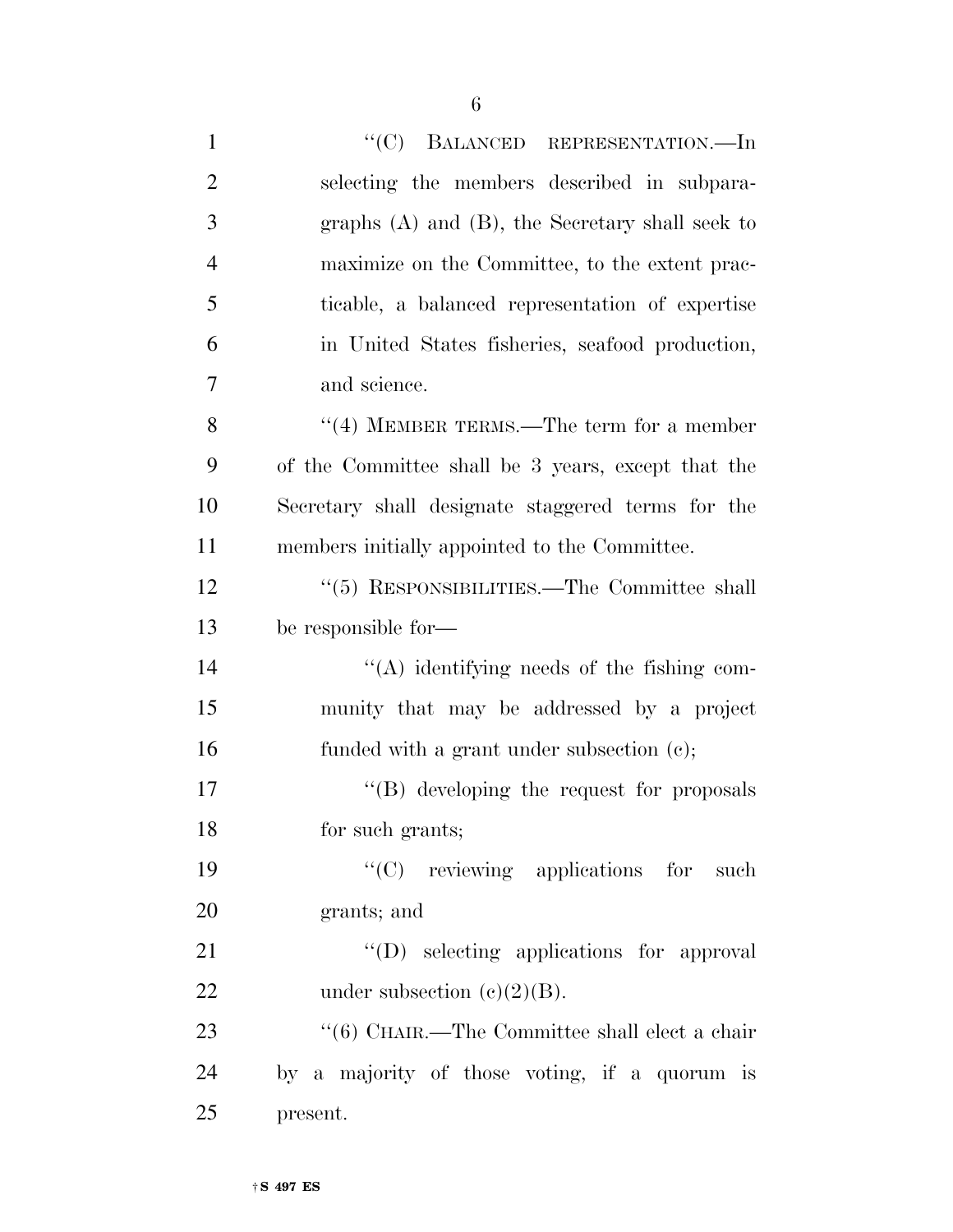| $\mathbf{1}$   | "(7) QUORUM.—A simple majority of members            |
|----------------|------------------------------------------------------|
| $\overline{2}$ | of the Committee shall constitute a quorum, but a    |
| 3              | lesser number may hold hearings.                     |
| $\overline{4}$ | $``(8)$ MEETINGS.—                                   |
| 5              | "(A) FREQUENCY.—The Committee shall                  |
| 6              | meet not more than 2 times each year.                |
| 7              | "(B) LOCATION.—The meetings of the                   |
| 8              | Committee shall rotate between the geographic        |
| 9              | regions described under paragraph (2).               |
| 10             | "(C) MINIMIZING COSTS.—The Committee                 |
| 11             | shall seek to minimize the operational costs as-     |
| 12             | sociated with meetings, hearings, or other busi-     |
| 13             | ness of the Committee, including through the         |
| 14             | use of video or teleconference.                      |
| 15             | "(9) DESIGNATION OF STAFF MEMBER.-The                |
| 16             | Secretary shall designate a staff member to coordi-  |
| 17             | nate the activities of the Committee and to assist   |
| 18             | with administrative and other functions as requested |
| 19             | by the Committee.                                    |
| 20             | "(10) PER DIEM AND EXPENSES AND FUND-                |
| 21             | ING.                                                 |
| 22             | "(A) IN GENERAL.—A member of the                     |
| 23             | Committee shall serve without compensation,          |
| 24             | but shall be reimbursed in accordance with sec-      |
| 25             | tion 5703 of title 5, United States Code, for        |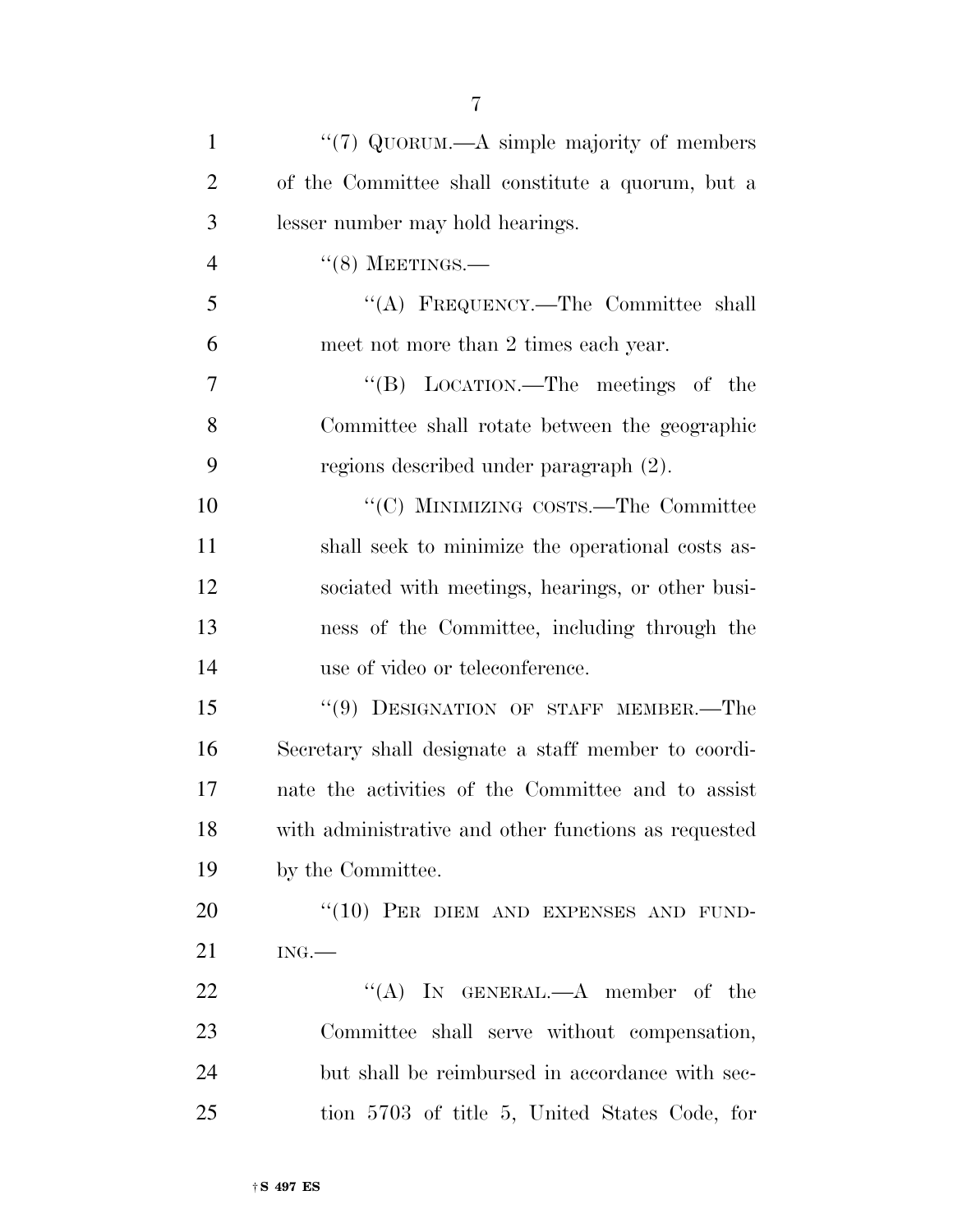reasonable travel costs and expenses incurred in performing duties as a member of the Com-mittee.

4 "(B) FUNDING.—The costs of reimburse- ments under subparagraph (A) and the other costs associated with the Committee shall be paid from funds made available to carry out this section (which may include funds described 9 in subsection  $(f)(1)(B)$ , except that no funds 10 allocated for grants under subsection  $(f)(1)(A)$  shall be expended for any purpose under this subsection.

13 "(11) CONFLICT OF INTEREST.—The conflict of interest and recusal provisions set out in section 302(j) of the Magnuson-Stevens Fishery Conserva-16 tion and Management Act (16 U.S.C. 1852(j)) shall apply to any decision by the Committee and to all members of the Committee as if each member of the Committee is an affected individual within the mean- ing of such section  $302(j)$ , except that in addition to 21 the disclosure requirements of section  $302(i)(2)(C)$ 22 of such Act  $(16 \text{ U.S.C. } 1852(j)(2)(C))$ , each member of the Committee shall disclose any financial interest or relationship in an organization or with an indi-vidual that is applying for a grant under subsection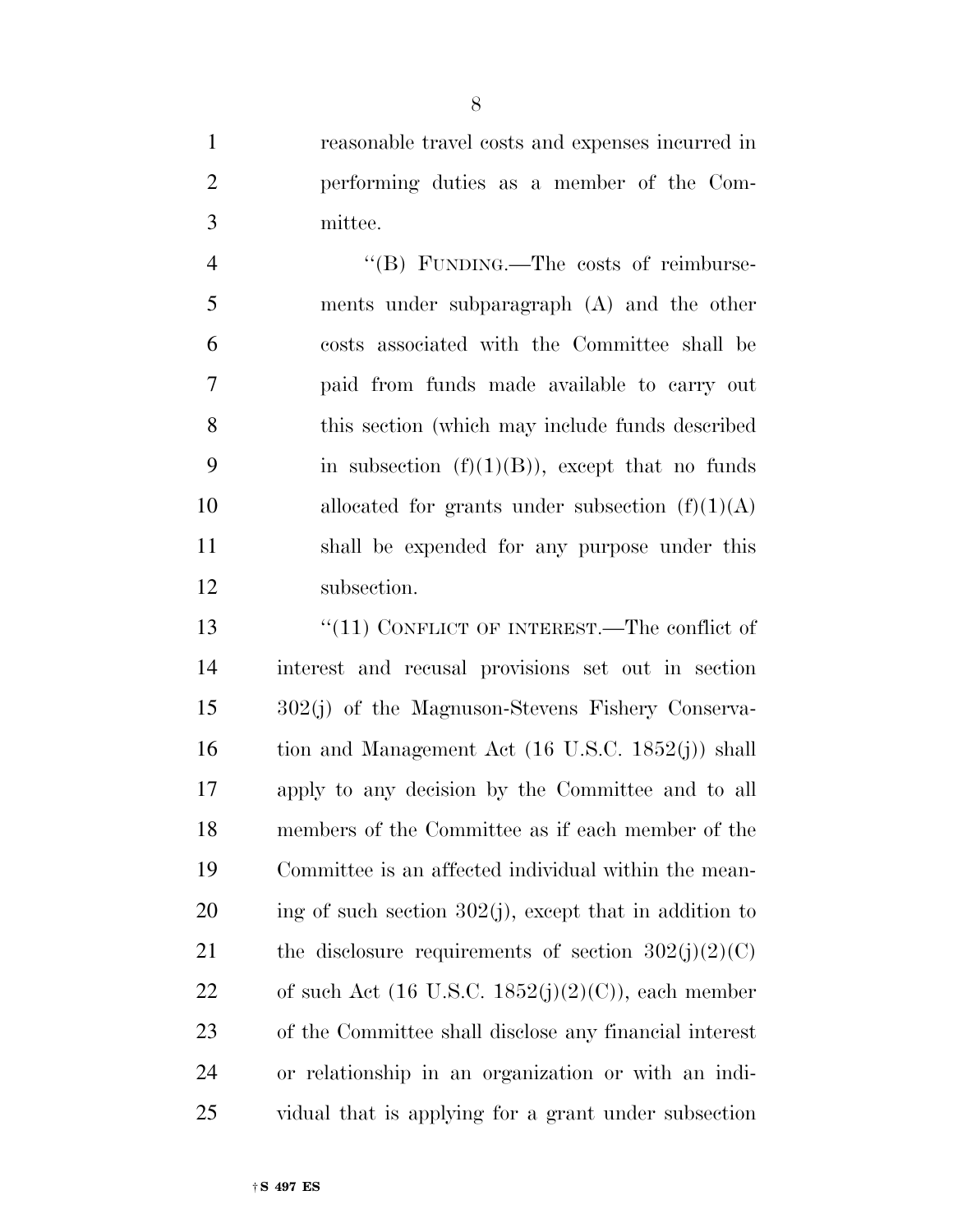| $\mathbf{1}$   | (c) held by the member of the Committee, including     |
|----------------|--------------------------------------------------------|
| $\overline{2}$ | an interest as an officer, director, trustee, partner, |
| 3              | employee, contractor, agent, or other representative.  |
| $\overline{4}$ | $``(12)$ TECHNICAL REVIEW OF APPLICATIONS.—            |
| 5              | "(A) IN GENERAL.—Prior to review of an                 |
| 6              | application for a grant under subsection (c) by        |
| 7              | the Committee, the Secretary shall obtain an           |
| 8              | independent written technical evaluation from 3        |
| 9              | or more appropriate Federal, private, or public        |
| 10             | sector experts (such as industry, academia, or         |
| 11             | governmental experts) who-                             |
| 12             | "(i) have subject matter expertise to                  |
| 13             | determine the technical merit of the pro-              |
| 14             | posal in the application;                              |
| 15             | "(ii) shall independently evaluate each                |
| 16             | such proposal; and                                     |
| 17             | "(iii) shall certify that the expert does              |
| 18             | not have a conflict of interest concerning             |
| 19             | the application that the expert is review-             |
| 20             | ing.                                                   |
| 21             | "(B) GUIDANCE.—Not later than 180 days                 |
| 22             | after the date of enactment of the American            |
| 23             | Fisheries Advisory Committee Act, the Sec-             |
| 24             | retary shall issue guidance related to carrying        |
| 25             | out the technical evaluations under subpara-           |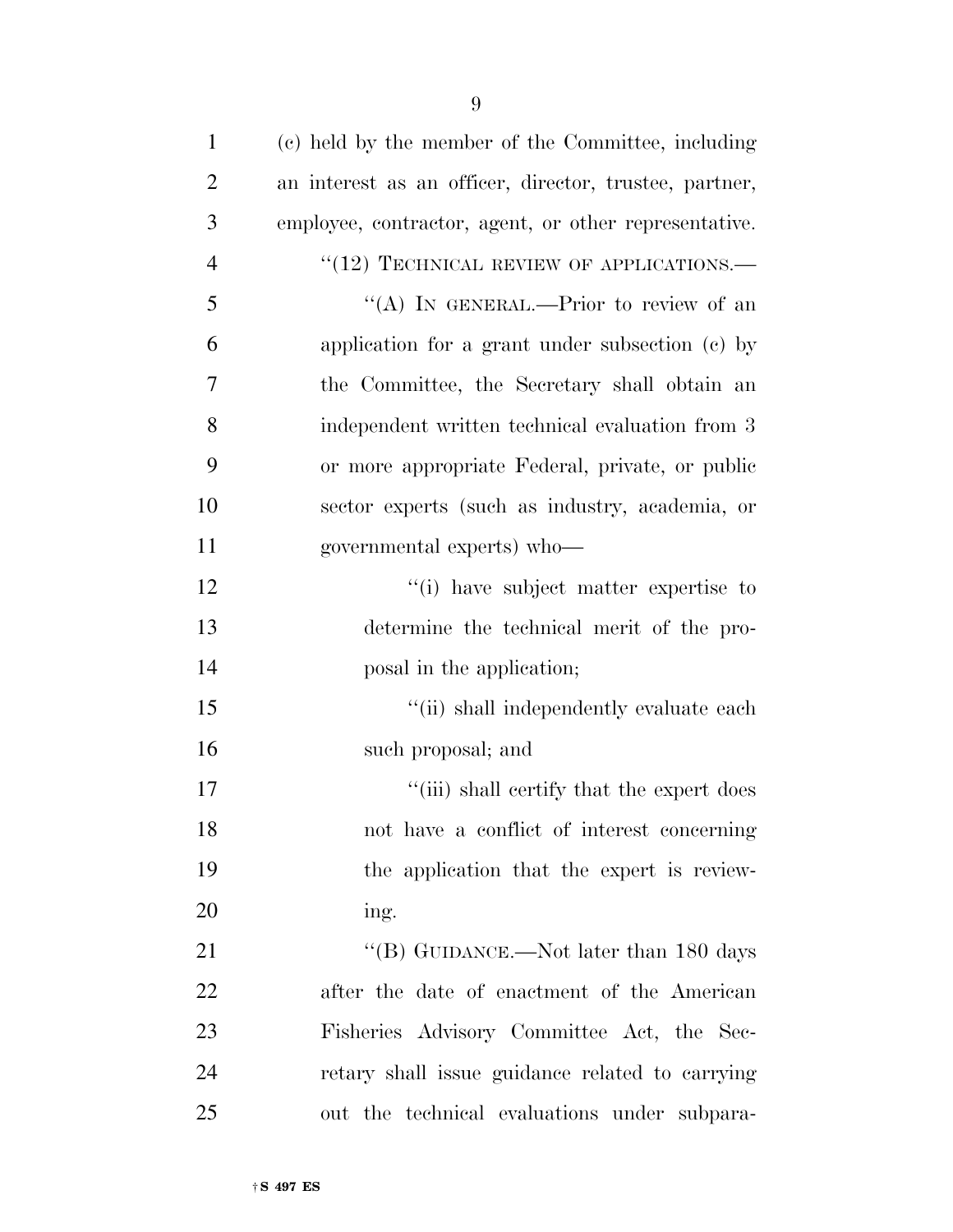| $\mathbf{1}$   | graph (A). Such guidance shall include criteria          |
|----------------|----------------------------------------------------------|
| $\overline{2}$ | for the elimination by the National Oceanic and          |
| 3              | Atmospheric Administration of applications that          |
| $\overline{4}$ | fail to meet a minimum level of technical merit          |
| 5              | as determined by the review described in sub-            |
| 6              | paragraph $(A)$ .".                                      |
| 7              | (b)<br>ROLE IN APPROVAL OF GRANTS.-Section               |
| 8              | $2(c)(3)$ of the Act of August 11, 1939 (15 U.S.C. 713c- |
| 9              | $3(c)(3)$ , is amended to read as follows:               |
| 10             | $\lq(3)(A)$ No application for a grant under this sub-   |
| 11             | section may be approved unless the Secretary—            |
| 12             | "(i) is satisfied that the applicant has the req-        |
| 13             | uisite technical and financial capability to carry out   |
| 14             | the project; and                                         |
| 15             | ``(ii)<br>based on the recommendations of the            |
| 16             | American Fisheries Advisory Committee established        |
| 17             | in subsection (e), evaluates the proposed project as     |
| 18             | $to-$                                                    |
| 19             | $\lq\lq$ soundness of design;                            |
| 20             | "(II) the possibilities of securing produc-              |
| 21             | tive results;                                            |
| 22             | "(III) minimization of duplication with                  |
| 23             | other fisheries<br>research and development              |
| 24             | projects;                                                |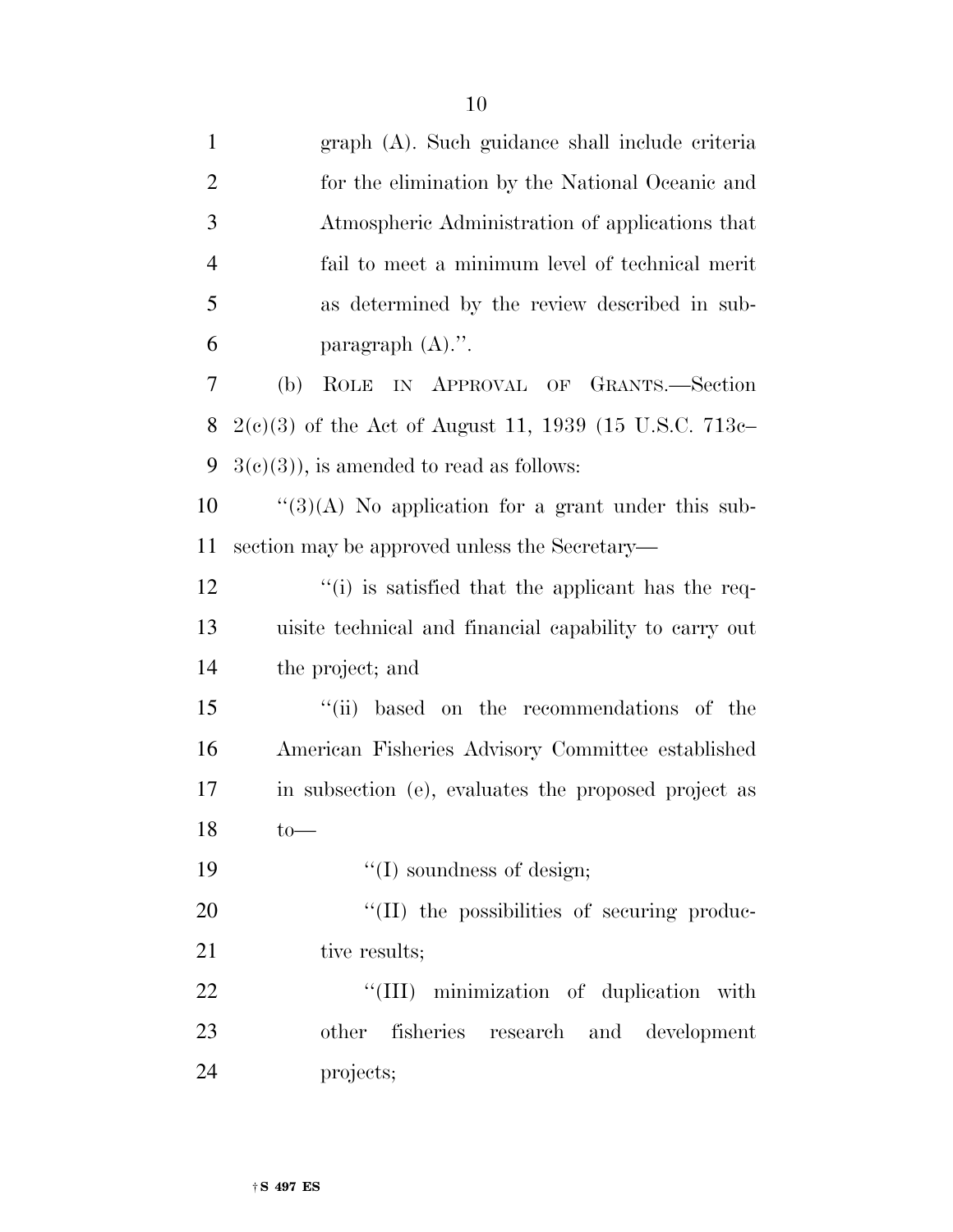| $\mathbf{1}$   | $\lq\lq$ (IV) the organization and management of                    |
|----------------|---------------------------------------------------------------------|
| $\overline{2}$ | the project;                                                        |
| 3              | $\lq\lq(V)$ methods proposed for monitoring and                     |
| $\overline{4}$ | evaluating the success or failure of the project;                   |
| 5              | and                                                                 |
| 6              | "(VI) such other criteria as the Secretary                          |
| 7              | may require.                                                        |
| 8              | "(B) If the Secretary fails to provide funds to a grant             |
| 9              | selected by the American Fisheries Advisory Committee,              |
| 10             | the Secretary shall provide a written document to the               |
| 11             | Committee justifying the decision.".                                |
| 12             | SEC. 3. EXPANSION OF SPECIFIED PURPOSES OF FISH-                    |
| 13             | <b>AND</b><br><b>DEVELOPMENT</b><br><b>RESEARCH</b><br><b>ERIES</b> |
|                |                                                                     |
| 14             | PROJECTS GRANTS PROGRAM TO INCLUDE                                  |
| 15             | FISHERIES RESEARCH AND DEVELOPMENT                                  |
| 16             | PROJECTS.                                                           |
| 17             | Section $2(e)(1)$ of the Act of August 11, 1939 (15)                |
|                | 18 U.S.C. $713e-3(e)(1)$ , is amended by inserting "fisheries"      |
|                | science, recreational fishing," before "harvesting,".               |
| 19<br>20       | SEC. 4. PUBLIC AVAILABILITY OF GRANTS PROPOSALS.                    |
| 21             | Section $2(e)$ of the Act of August 11, 1939 (15                    |
| 22             | U.S.C. 713c–3(c)), is amended by adding at the end the              |
| 23             | following:                                                          |
| 24             | $\cdot\cdot$ (6) Any person awarded a grant under this              |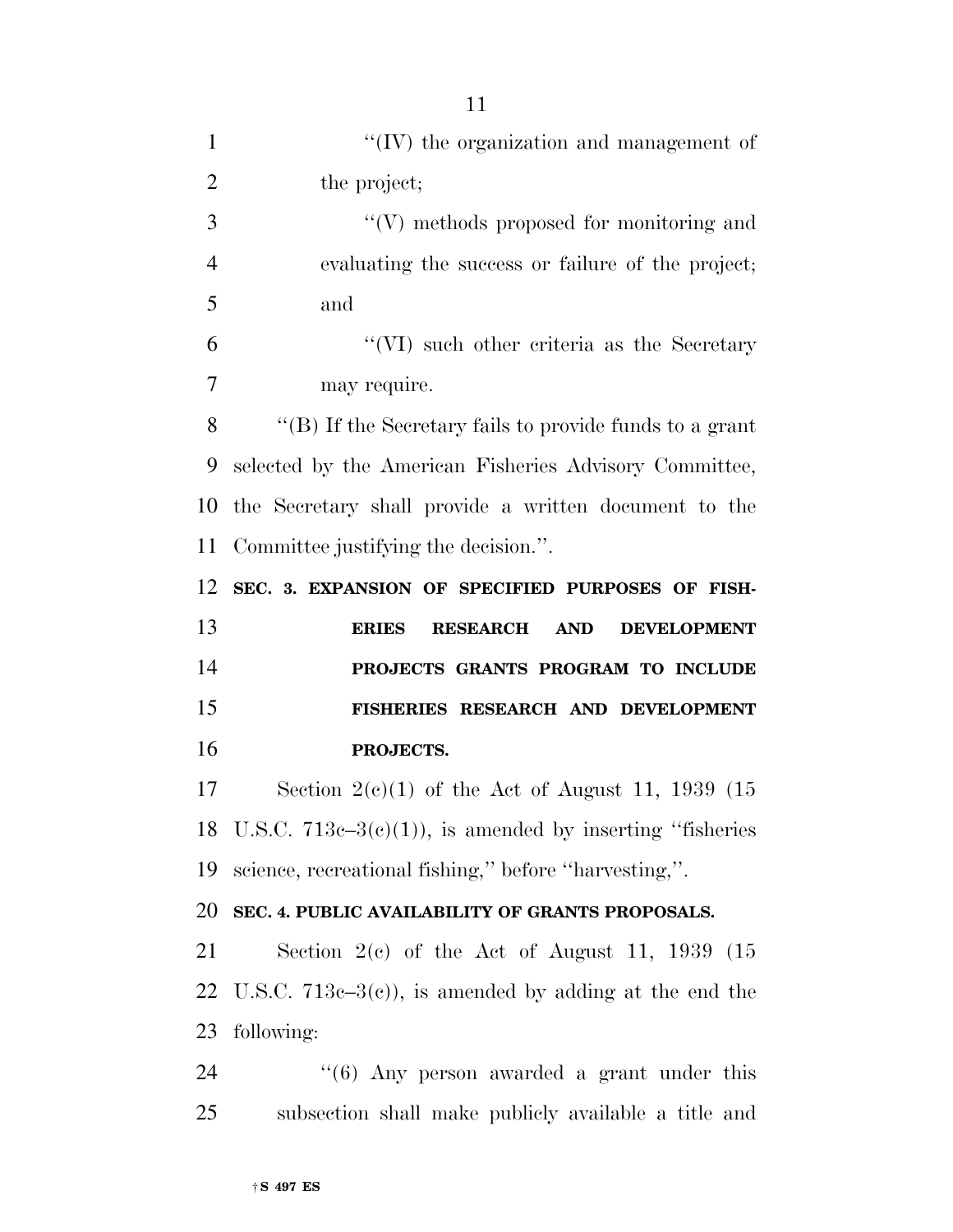abstract of the project to be carried out by the grant funds that serves as the public justification for fund- ing the project that includes a statement describing how the project serves to enhance United States fisheries, including harvesting, processing, mar- keting, and associated infrastructures, if applica-ble.''.

Passed the Senate March 10 (legislative day, March 7), 2022.

Attest:

*Secretary.*